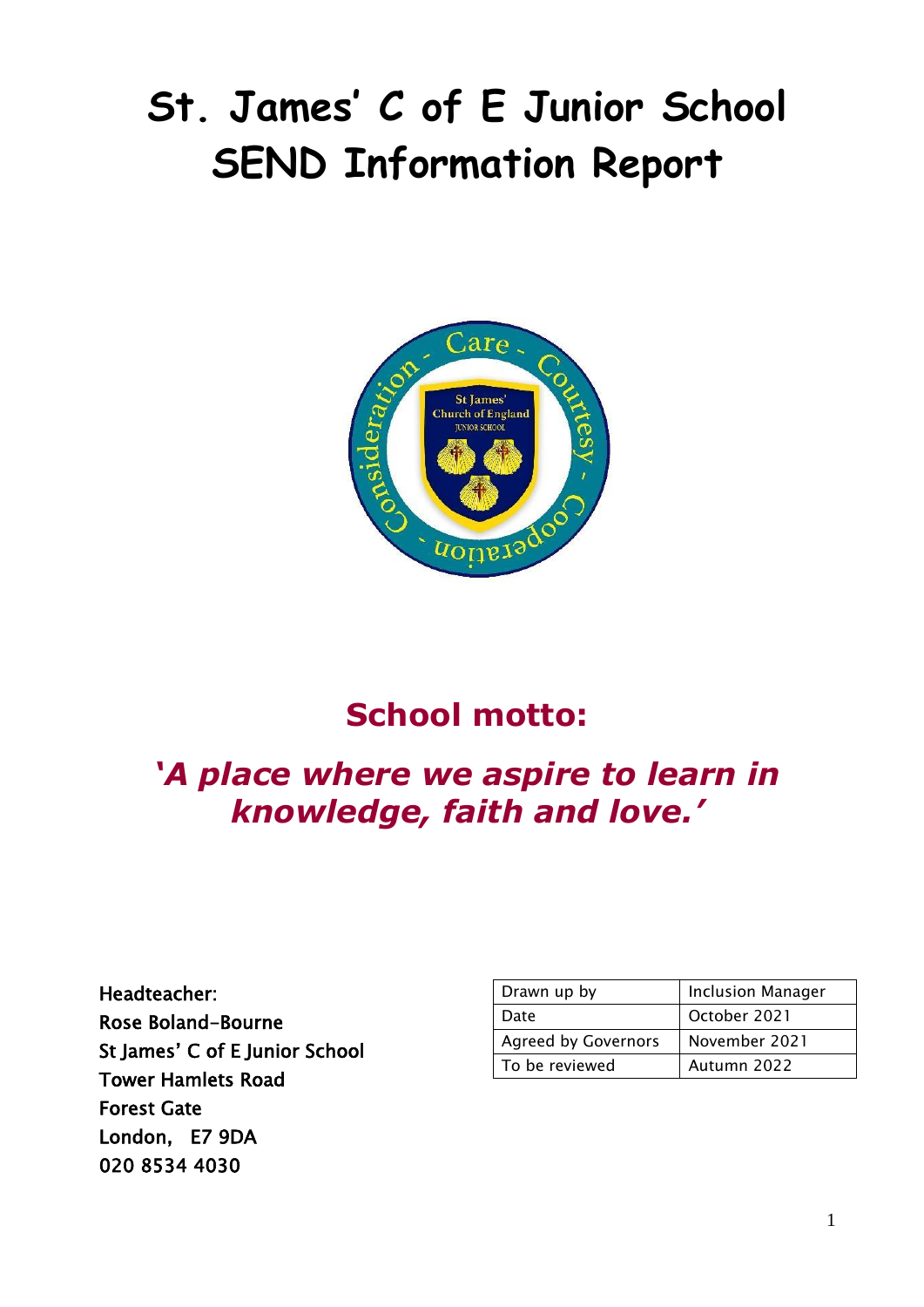# **Name of Policy: SEND Information Report**

**Date Revised: 15th May, 2021**

### **SEND provision for Children at St James' C of E Junior School - May 2021**

St. James' C of E Junior School is committed to ensuring that all our pupils have high aspirations for themselves and for each other. Every child in our learning community has the right to grow into a well-informed, confident individual who is able to demonstrate independent learning and responsibility in their attitudes towards one another. We aim to provide for the needs of every child, and do this through various channels, including the use of internal and external resources.

At St James' C of E Junior School our motto is:

"A place where we aspire to learn in knowledge, faith and love"

#### Our core values are embodied in the 4Cs:

Care

**Courtesy** 

#### Cooperation

#### Consideration

Our school motto and core values thus challenge and inform the core purpose of our inclusion provision, which is to ensure that every pupil with special educational needs and disabilities (SEND) makes good progress, and where possible, are challenged appropriately to promote exceptional progress, as well as achieve their personal best. We also ensure that each pupil is included in every aspect of school life, in line with SEND Code of Practice (CoP) - 2015.

As part of the Children and Families Act 2014, Local Authorities are required to publish a **'Local Offer'** which sets out support that is available for children and young people with SEND in the local area. SEND, refers to a child or young person with a learning difficulty or disability which calls for specials educational provision to be made for him or her (CoP, 2015 p15). This includes, (Section 6 of the Equality Act – 2010); those who have 'physical or mental impairment which has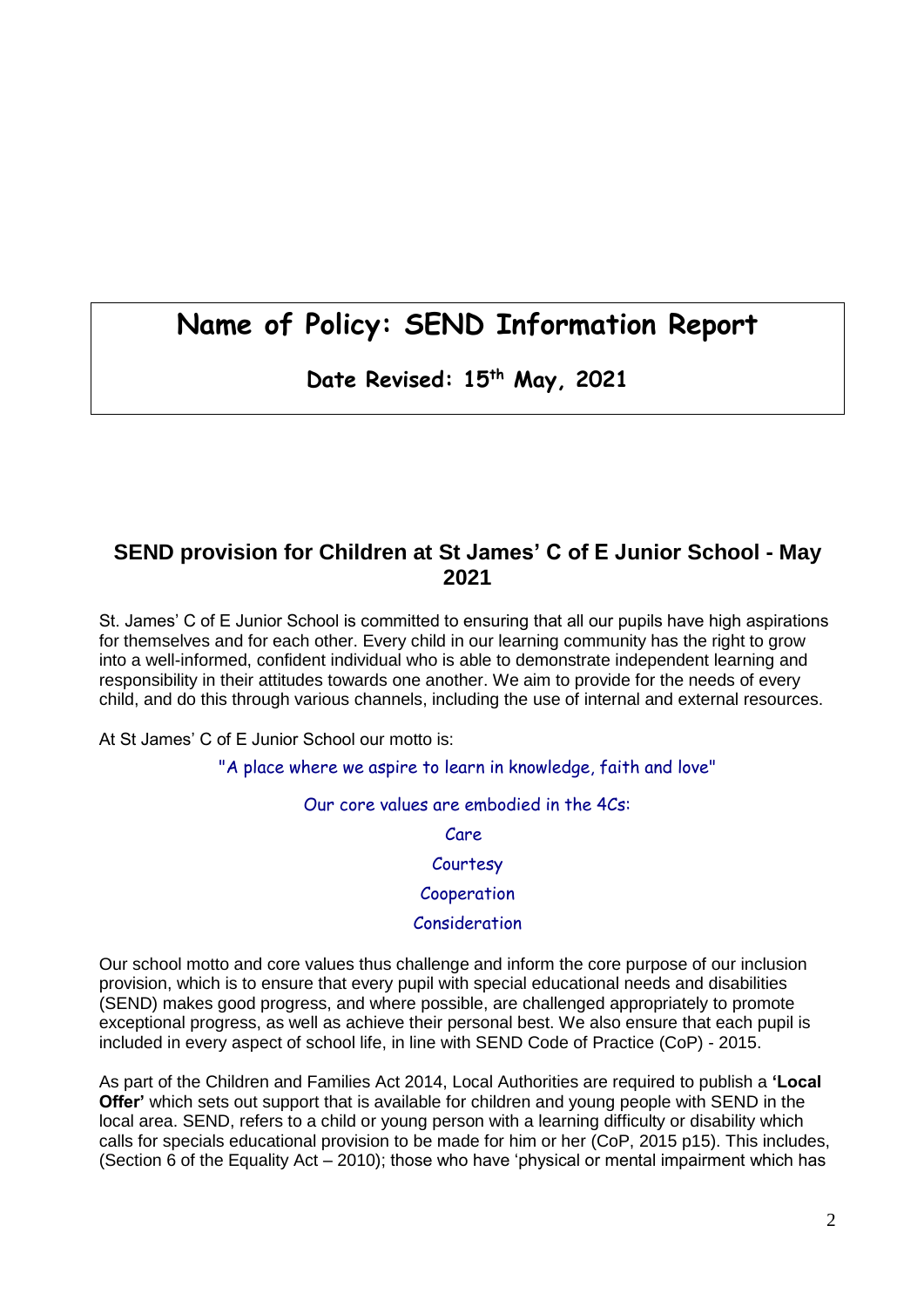a long term or substantial adverse effect on their ability to carry out normal day to day activities' (Best for All 2017-2022 p9).

Newham's Local Offer is available *on the Newham Website* and tells parents how to access services in their area and what to expect from these services. From January 2018, Newham has also introduced the Best for All, a five-year strategy for securing the best possible outcome for all young people, which seeks to further improve the provision set out in the CoP,2015.

Alongside the Local Authority's **Local Offer**, schools are required to publish information about their arrangements for identifying, assessing and making provision for pupils with **SEND**: the SEND Information Report. These arrangements are in line with those outlined in the Best for All strategy (Jan 2018) and SEND Code of Practice (2015).

The SEND Information Report for St James' C of E Junior School (now updated with the Best for All approach) describes the arrangements we make that are 'additional and different for pupils with SEND. The information has been produced together with parents/carers and our young people. This document will be reviewed annually.

The following information outlines the support and provision pupils with SEND can expect at St James' C of E Junior school, including a diagram (on page 5) which illustrates the school's graduated response to children's needs. It shows the standard offer of high-quality teaching, learning and care for all pupils, the additional provision which may be needed by some pupils and the specialist provision available to the few children with significant or complex needs.

#### **The graduated response**

#### **At St. James' all pupils will access:**

• High Quality Teaching and learning

#### **Some pupils with additional SEND will access:**

- High quality differentiated teaching as a first response, in line with the Best for All strategy
- A differentiated curriculum where necessary
- Targeted interventions

#### **A few pupils with complex or significant needs will access:**

- Specialist resources/external agencies
- Small group/individual support
- Personalised learning/specific intervention programmes
- SEND Support Plan reviewed and adjusted regularly

#### **At St James', we cater for all the four areas of need identified in the CoP**

- Communication and interaction needs
- Learning and cognition needs
- Social, emotional and mental health needs
- Physical and sensory needs

#### **The most common needs identified at St. James' include:**

- Autistic Spectrum Disorder (ASD)
- Dyslexia
- Speech, Language and Communication Needs (SLCN)
- Social, Emotional and Mental Health Needs (SEMH)
- Occupational Therapy needs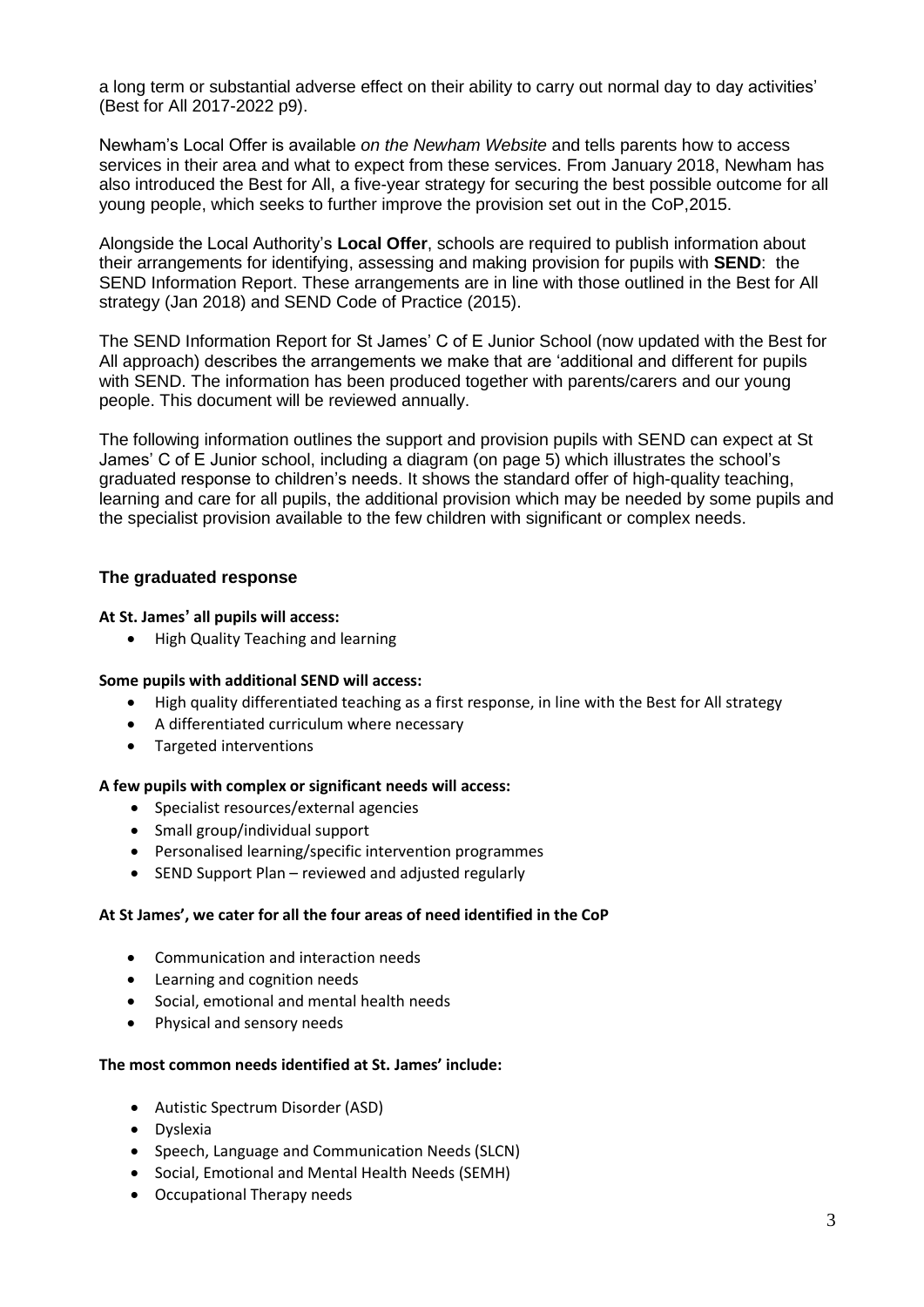• Medical needs

**Our teachers and Academic Assistants (AAs) have the training to support the above areas of need, as well as AAs with responsibility for:**

- Dyslexia
- Reading interventions Phonics manager
- Speech, Language and Communication programmes
- Children with Autistic Spectrum Disorder (ASD)

#### **Pupils identified as having special needs (SEND) will have access to:**

- SEND Support
- Individual Educational Plans (IEPs)
- Annual reviews for those with complex needs
- Educational health care plans (EHCP) for children with the most complex needs
- Nurture facilities for children requiring personalised curricula

#### **Pupils identified as having Social, Emotional and Mental Health needs (SEMH) will have access to:**

- Learning Mentor support
- HeadStart (if in year 5 or 6)
- Drama therapy for a limited period if required
- Referral to external agencies (CFCS, NHS, etc.) if required

Our teachers and Academic Assistants receive regular training both within school and from the Local Authority to help keep them up to date in relevant practice.

## **Identification and Assessing of pupils for SEND**

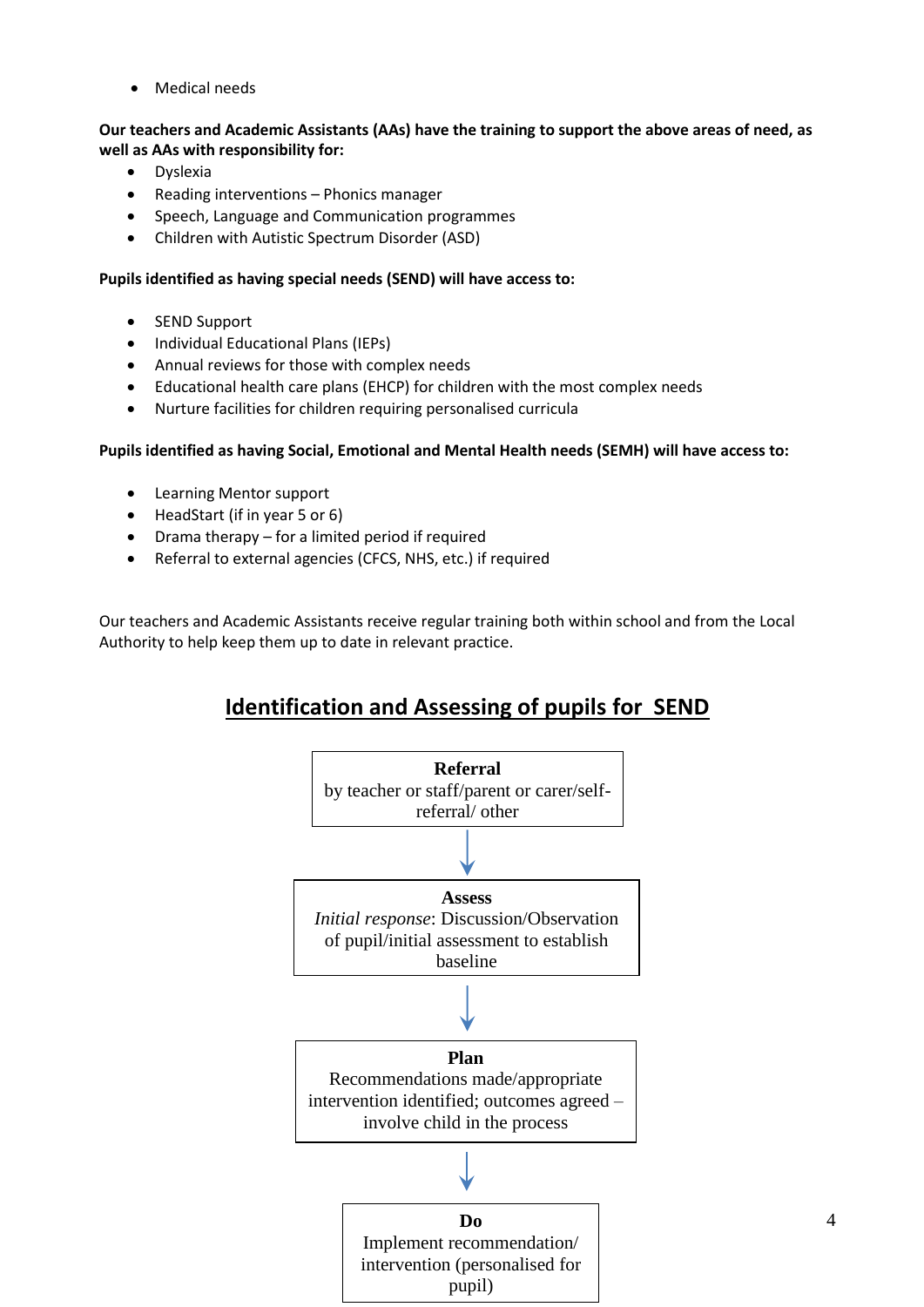

#### **Next steps after review**

Next steps could be any of the following, depending on findings:

- Repeat the graduated response: 'assess, plan, do, review'
- Further referral for specialised assessment follow the graduated response
- Place pupil on SEND register
- Request for EHCP depending on severity of need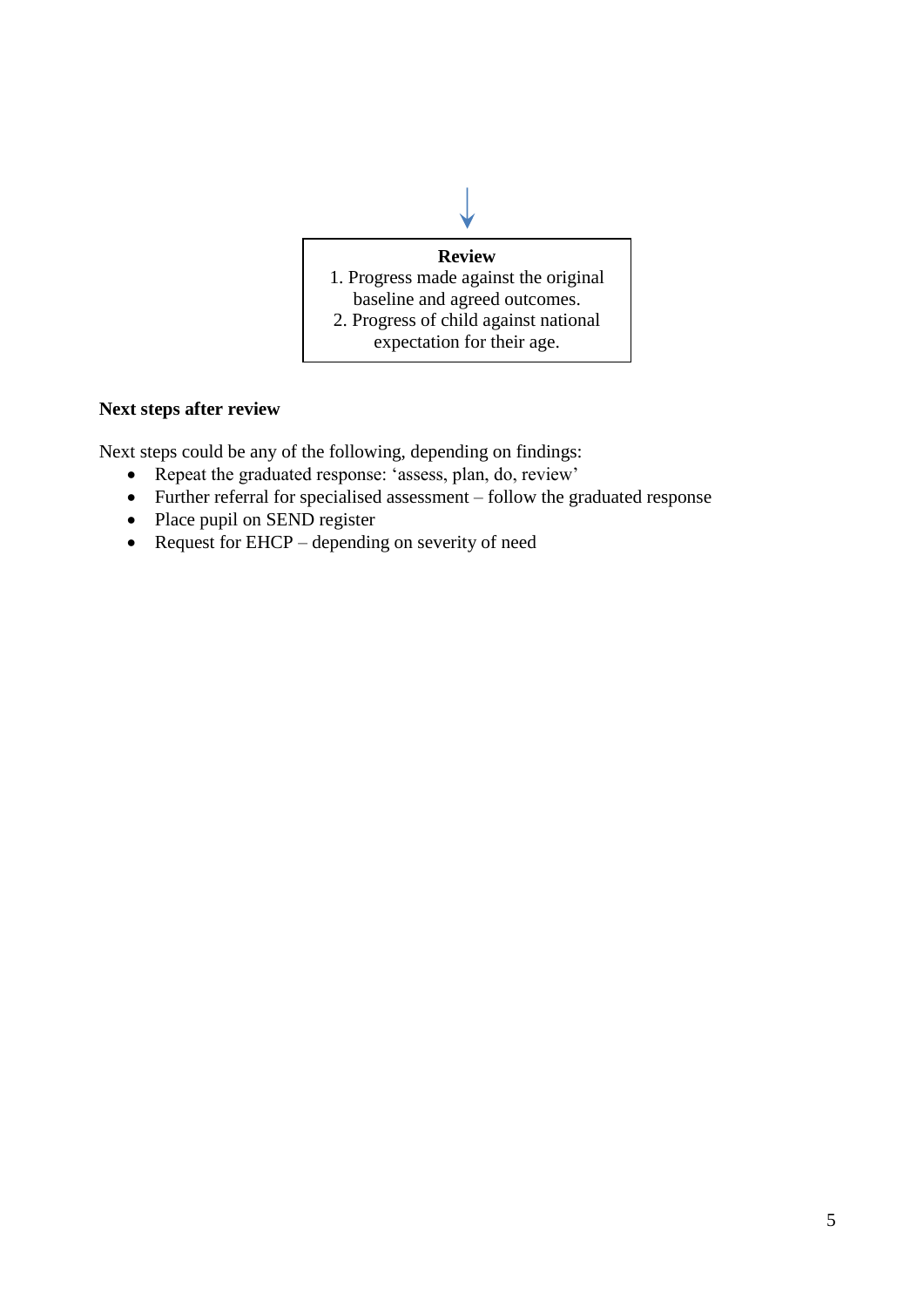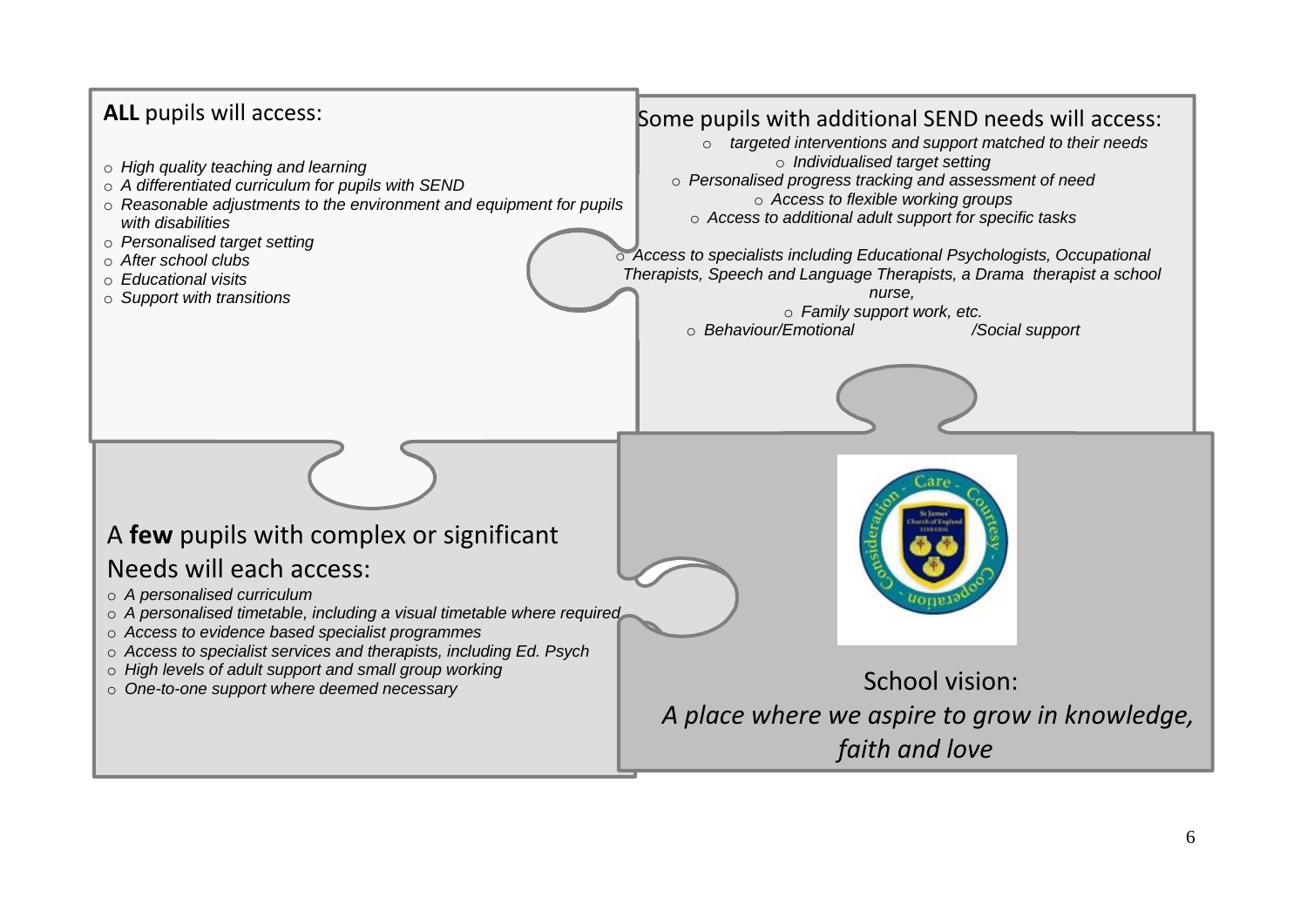#### **More information about St James' C of E Junior School's Offer of SEND provision:**

Newham's Best for All Strategy recommends 'all children have their need for help identified early by using the Early Help Framework consistently and in liaison with families.' This helps track and inform the process of identifying children with special needs.

#### Best for All:<http://www.newhamconnect.uk/Services/3330>

#### **How does the school know when a pupil has learning difficulties or special educational needs?**

- Transition information from infant school
- Observation in response to staff/parent or carer/self/other referral
- Investigation of underachievement using assessment data and feedback from staff, pupils and parents/carers
- Specialist assessment of pupil *(carried out by Academic Assistants/SENDCo)*
- Referral by the SENDCo to a designated first point of contact i.e. a single 'front door' for accessing services - e.g. for formal diagnosis of autism (ASD); Attention Deficit Hyperactivity Disorder (ADHD); dyslexia; Speech, Language and Communication Needs (SLCN); etc.

#### **How is the curriculum matched to pupil's needs?**

- Teachers personalise the curriculum through high quality differentiated teaching
- Precision teaching (pre-teaching of key vocabulary) and other relevant strategies to improve access to the curriculum
- 'Scaffolds' provided to enable children with SEND engage in school activities with other children who do not have SEND
- Alternative curriculum pathways *(e.g. specific programmes from external agency specialists, 1-to-1 literacy and other schemes)*
- Progression steps used to track learning. Where appropriate, use alternative approach for tracking pupils requiring personalised learning
- Interventions programmes targeted at specific pupils' learning needs

#### **How does the school know whether pupils are making progress?**

- Refer to the school's assessment recording database SIMS
- Tracking of intervention programmes *(half termly)*
- Tracking using Progression Steps
- IEP reviews *(reviewed half-termly)*
- Pupil bservations
- Feedback from parents *(annual reviews)*
- Feedback from pupils
- Feedback from class teachers
- Feedback from AAs
- Evaluation of intervention programmes (*half termly*)
- External reviews *(from specialists)*
- ASP *(Analyse School Performance) data*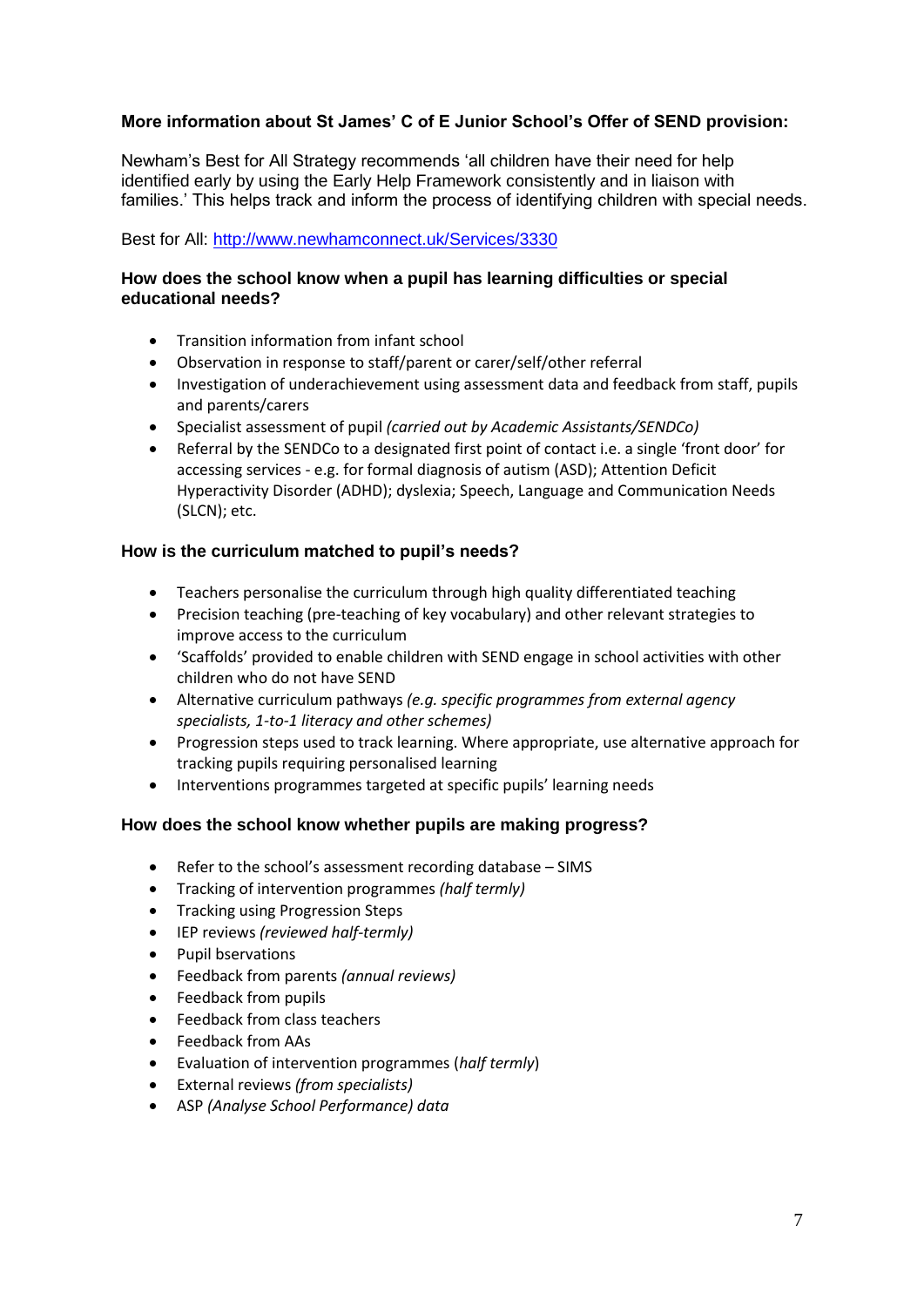#### **How are parents/carers informed about how their child is doing?**

- School reports
- Discussion with class teacher
- Individual Education Plans (IEPs)
- Annual Reviews (Parents/Carers are involved in the process)
- Meetings with SENDCo/Inclusion team members
- Parents'/Carers' Evenings
- Contact through telephone calls and letters
- Progress reports

#### **What arrangements does the school make to support pupils transferring from another school?**

- Transition meetings/arrangements with the original school
- Meeting with parents of pupils with significant needs
- Telephone conversations (pupils with less significant needs) for mid-phase admissions
- Year 2 Taster Days in summer term (*usually 5 mornings/afternoons*)
- Additional transition visits for SEND/vulnerable pupils *(Depending on level of need)*

#### **How is support organised for pupils with identified special educational needs?**

- Personalised support/interventions delivered by specialist Inclusion staff *(e.g. by dyslexia Academic Assistants (AAs), Speech and Language AAs, etc.)*
- Personalised timetables *(e.g. pupils may be withdrawn from certain activities)*
- Visual time tables *(depending on level of need)*
- Implementing recommendations from external agencies/specialists *(e.g. specific strategies for teaching a pupil with ADHD or ASD)*
- Specific programmes designed to support and improve pupils with behavior, emotional and social needs, including extra pastoral support
- Listening to the views of pupils and using this to inform/improve provision for children with SEND
- Anti-bullying activities across the school to prevent bullying, and to foster good relationships among all pupils

#### **How are decisions made about how much support individual pupils receive?**

- Transition information *(e.g. from infant school/previous school setting)*
- Analysis of pupil needs, in relation to access across the curriculum, gathered through assessment data, class teacher feedback and discussions with AAs
- Historical information Input from relevant stakeholders *(from parents, reports from external agencies etc.)*
- Recommendations from external agencies/specialists (*e.g. Educational Physiologist's reports*)
- Assessment of need through discussions with staff/parents/carers

#### **How does the school know if the extra support is helping pupils to make progress?**

- Interventions tracking (half termly)
- Feedback from pupils *(e.g. at the beginning and conclusion of an intervention)*
- Feedback from parents *(e.g. Parents' Evenings and Annual Inclusion Open Afternoons)*
- Feedback from staff *(e.g. commentary on progress and achievement for annual reviews)*
- IEP reviews *(reviewed half-termly with class teacher, pupil and parents)*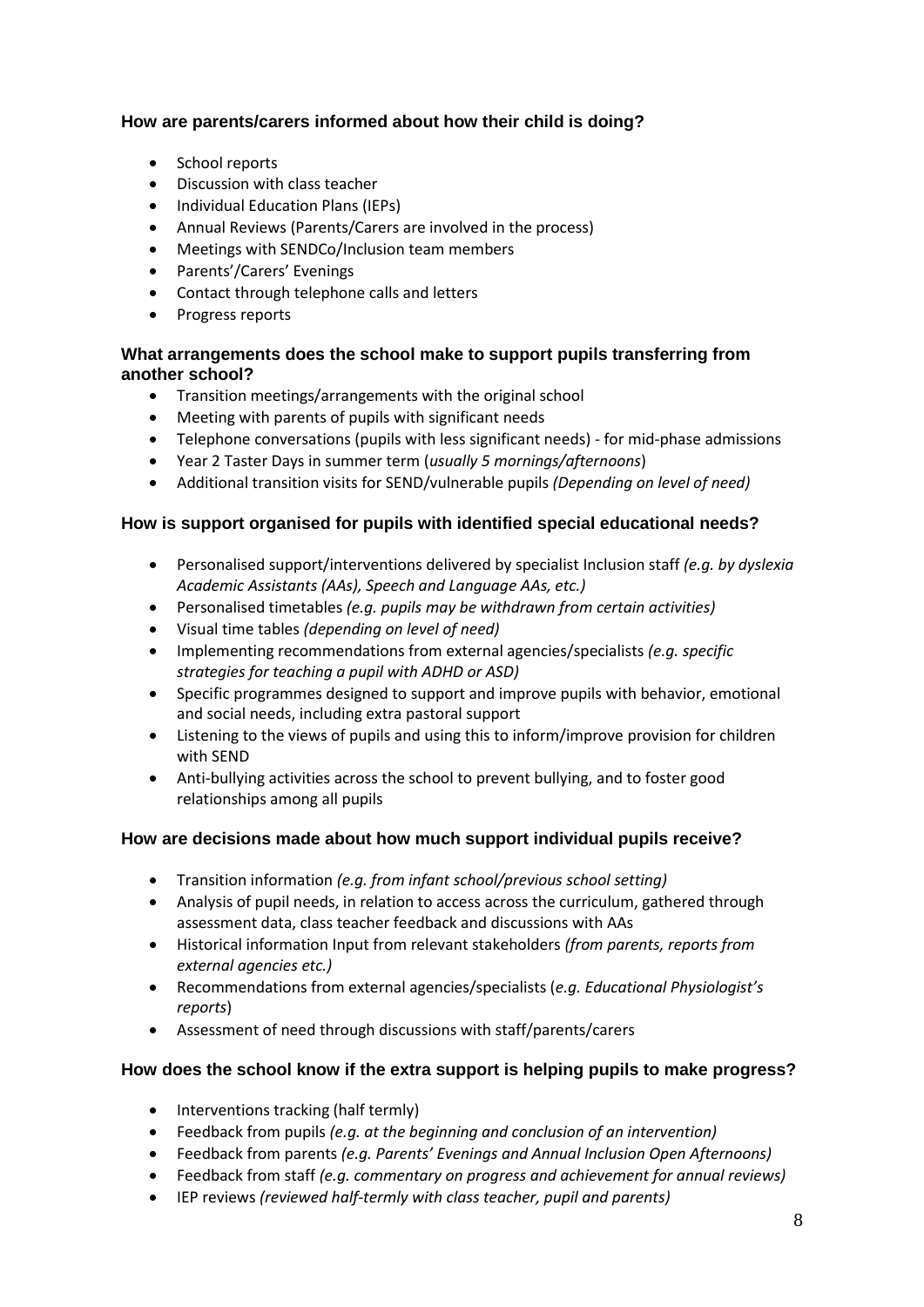- ASP data
- Termly data reports (*using summative and teacher assessments*)
- Tracking progress of children's targets

#### **How are parents/carers informed about their child's needs and what support they are receiving?**

- Feedback from class teachers
- Meeting with SENDCo
- Parents' Evenings
- Termly meetings with parents/carers of children with complex needs.
- Annual Review meetings
- IEP review meetings
- Letters home
- Discussions over the telephone

#### **How does the school involve parents/carers in planning to meet their child's needs and in setting targets for learning?**

- Annual Reviews
- Involvement in regular IEP reviews
- Involvement in the preparation of a support plan
- Meetings with SENDCo
- Parents invited to meet with external professionals for feedback
- Informal discussions with parents

#### **What expertise and training do the staff who support SEND pupils have?**

- Qualified teachers
- Qualified Academic Assistants (AAs)
- ASD AAs (trained by external specialists)
- AAs with dyslexic training
- Experienced Speech and Language AAs (regularly trained observed by external professionals)
- AAs with phonics training (Read Write Inc.)
- AAs trained to deliver Occupational Therapy programmes
- AAs and a number of other staff are First Aid Trained
- All AAs trained to deliver high quality IEP support
- All staff (including AAs) attend weekly staff training sessions

#### **What specialist support or services does the school access for pupils with SEND?**

- EPS *(Educational Psychology Service)*
- LCIS *(Language, Communication and Interaction Service)*
- OT *(Occupational Therapy Service)*
- Drama therapy
- HI/VI *(Hearing and Visual Impairment Service)*
- BSS *(Behaviour Support Service)*
- NHS-SALT *(NHS - Speech and Language Therapists)*
- CFCS *(Child and Family Consultation Service)*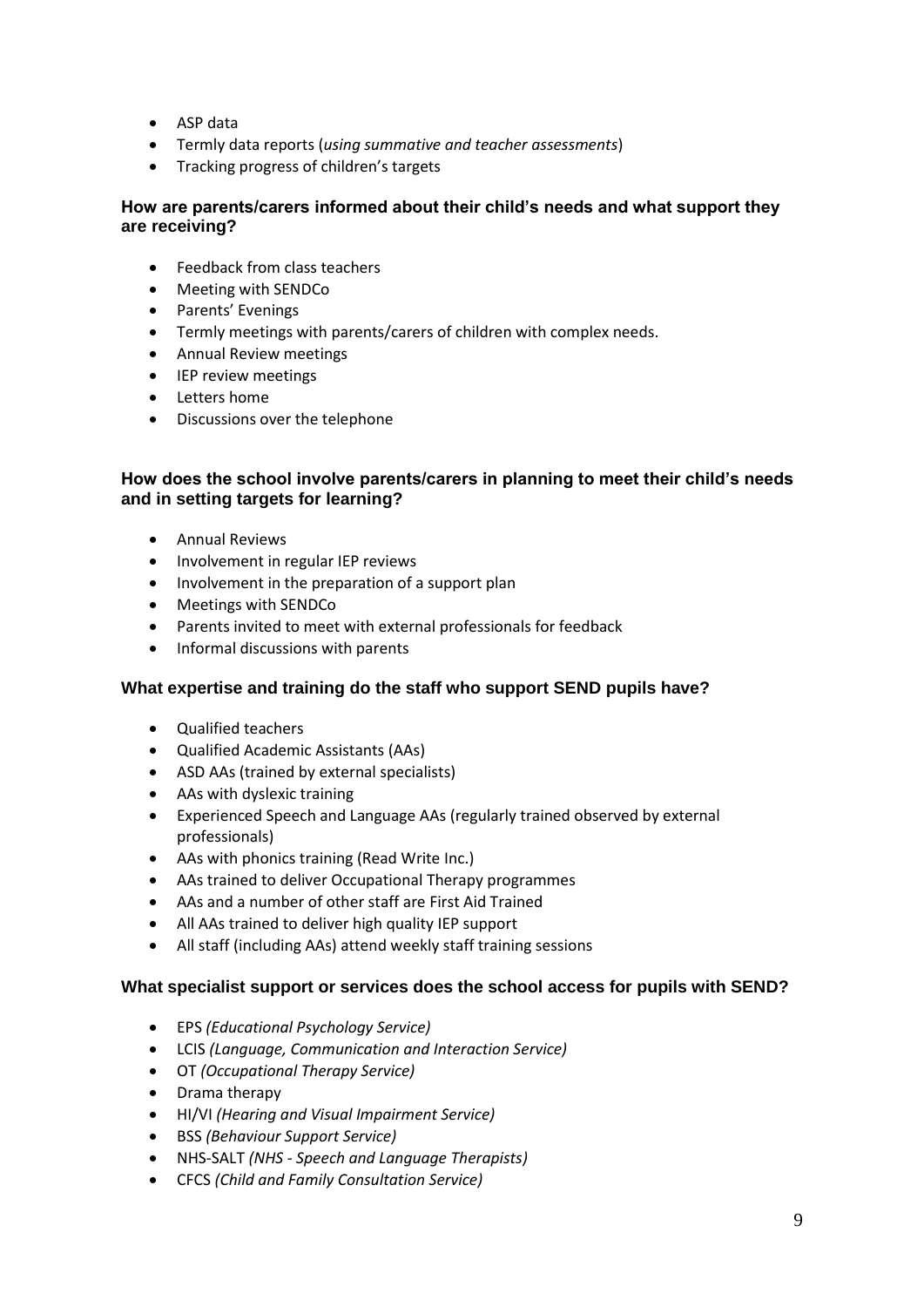• NHS *(National Health Service – school nurse)*

#### **How are classrooms and other areas of the school adapted to meet pupils' individual needs?**

- Visual time tables to support transitions for ASD pupils
- Ramps and wide doors for wheel chair access to all areas of the school
- Disabled toilets at key locations
- Careful attention to seating plan *(e.g. for pupils with a visual/hearing impairment)*
- Appropriate lighting for pupils with a visual impairment *(e.g. to reduce glare and eye fatigue and allow for flexible seating according to the time of day)*

#### **What arrangements are made to support pupils with SEND taking part in extracurricular school activities outside the classroom, including school journeys?**

- Choice of visit is considered to accommodate SEND pupils if possible
- Risk Assessment completed for all journeys (*visit ahead of Educational Visit to assess what reasonable adjustment would need to be made where appropriate*)
- Additional, personalised risk assessment/planning for children with high levels of need
- Consultation with parents *(e.g. meeting with SENDCo/class teacher)*
- Appropriate support is put in place (*e.g. additional adults where necessary*)
- Transportation provided where necessary
- Consultation with staff (*e.g. ensuring they are briefed about risks and level of support required)*
- Appropriate planning to accommodate the needs of SEND pupils who express interest in specific after school clubs
- Specialised after school club organised to cater for the needs of pupils with high needs.

#### **How will the school prepare and support pupils who are transferring to a new school?**

- Transition programmes for Year 6 pupils transferring to secondary schools
- Information sharing with new setting (*via staff visiting the new school of the pupil/staff from the new school visiting our school – depending on level of need)*
- Planned visits to new setting, as part of transition
- Transfer of records to the new school
- Establishing links with secondary school settings
- Discussions around how to cope in new settings during PSHE lessons (New Beginnings)

#### **How does the School support pupils' overall well-being?**

- Inclusion: Open-Door Policy Pupils can access inclusion team at any time of the day
- Home-school contact when the school has any concerns
- Families can contact the school with any concerns
- Adherence to safeguarding procedures
- Establishing positive relations with pupils *(e.g. relationships with SENCo/Learning Mentor)*
- Learning Mentor personalises programmes to meet the needs of pupils
- Drama therapy to support emotional well-being
- Discussion of pupils' well-being with CFCS embedded clinician (half termly meetings)
- Referral to Child and Family Consultation Service (CFCS) for pupils with severe emotional difficulties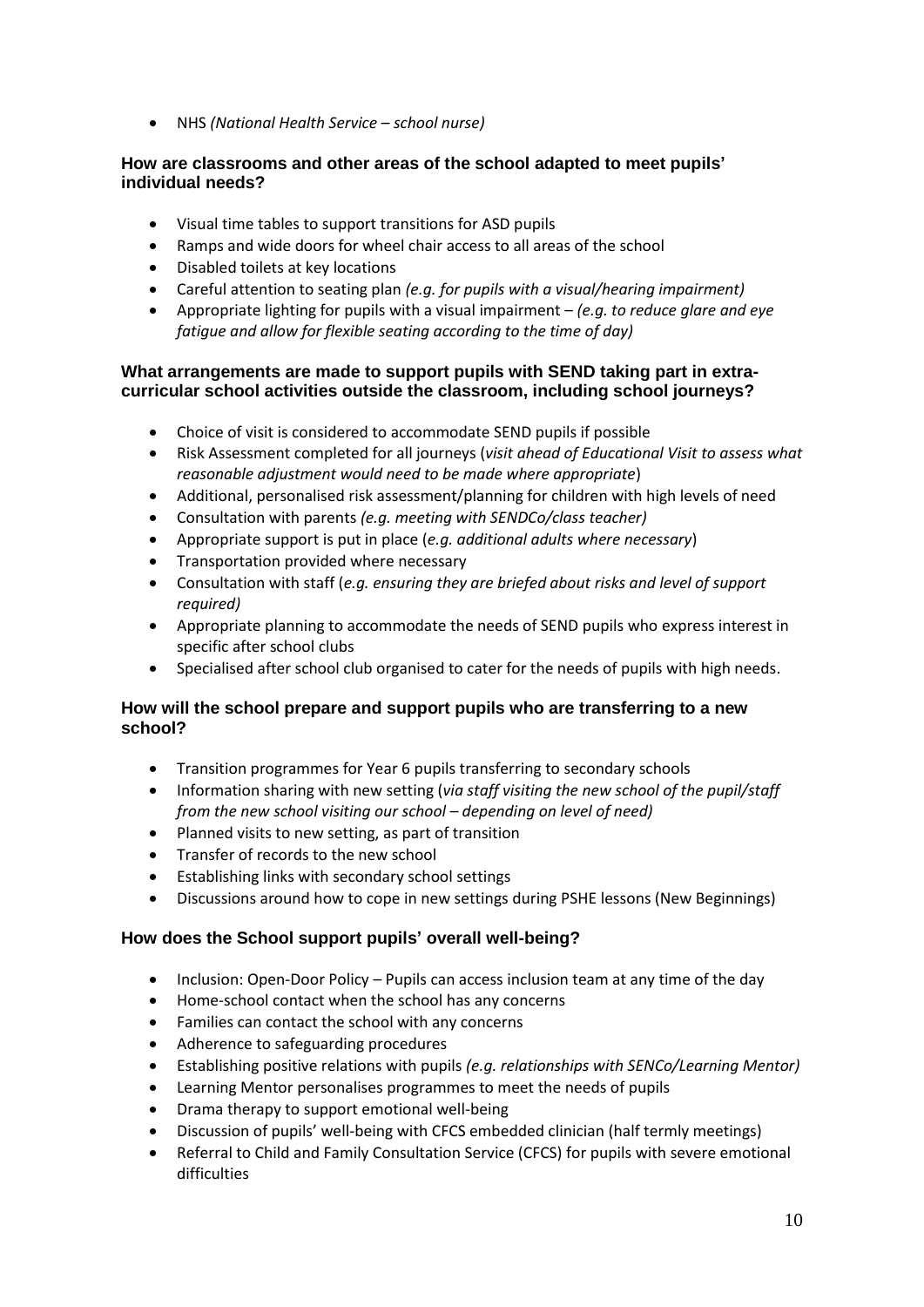#### **How does the school prepare their pupils for their next stage of education and for adult life?**

- Support with secondary school applications
- Transition programmes
- Life Skills/PSHE programmes
- References to real life application of concepts taught in the curriculum

#### **Who can parents/carers contact to talk to about their child's special educational needs or disability?**

- Inclusion manager/SENDCo
- Class teacher
- Deputy headteacher
- Head teacher
- Other staff

#### **Who should parents/carers contact if they have a complaint about the SEND provision in the School?**

- The class teacher
- Inclusion manager/SENCo
- The Deputy Head Teacher
- Headteacher
- Chair of Governors
- Local Authority

#### **What Extra – Curricular activities are available for pupils with SEND?**

- All children with SEND are eligible for all educational visits as well extra-curricular clubs (more information can be obtained from the school office)
- Additional/specific extra-curricular activities are planned to support specific needs, including social skills (group activities)

#### **How the school involves other bodies, including Health and Social Care bodies, Local Authority Support Services and Voluntary Sector Organisations?**

The school makes relevant referrals when the need is identified, or if the parents express concerns which the school deems may require external bodies to help resolve.

#### **Contact details of support services available for parents of young people with SEND:**

Parents may contact various organisations through the school, including the following:

- Parent partnerships
- Social Care
- Early Help Partnership Team
- Health Visitors
- School nurse
- Children and Families Consultation Service(CFCS)
- Newham Educational Psychology service (NEPS)
- Behaviour Support Service (BSS)
- Language, Communication and Interactive Service (LCIS)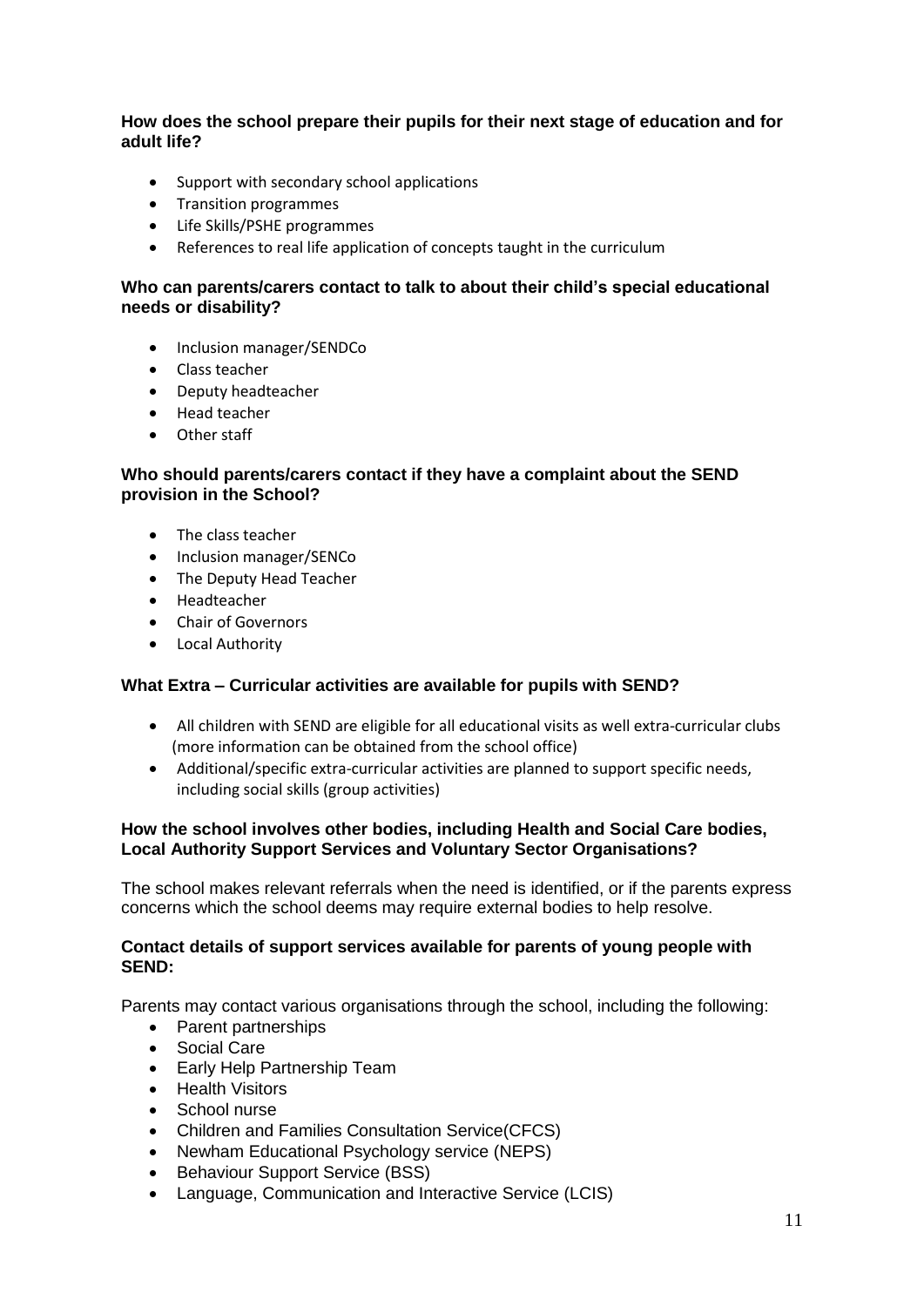Contact details may also be found from the various organisations' websites.

#### **How does the school contribute to the Local Offer and where is the Local Offer published?**

- The school shares information about the Local Offer with parents
- The school supports parents in accessing the Local Offer
- The school has published a link to the Local Offer in this document (Page 15)

#### **What arrangements are there for children who are looked after by the Local Authority and also have SEND?**

- A personal educational plan (PEP) is developed for each pupil
- Pupils' are discussed weekly during Safeguarding Team meetings
- Additional support provided in both curricular and extra-curricular areas
- All areas of support are regularly monitored by the school and relevant adjustments made
- The school liaises with external organisations involved with the child's care

#### **What additional support for learning is available to children with SEND?**

- All children with SEND receive high quality teaching from the class teachers
- Pupils receive appropriate scaffolds within lessons to support access to the curriculum
- Pupils receive support from additional adults when required
- Children may receive an alternative curriculum where necessary
- Pupils may receive access to resources, including online resources to support learning
- Pupils receive interventions, both in class and where necessary, out of class to support learning
- Children may be assessed using Progression Steps, or other alternative means where appropriate
- The school has a Sensory Room to help meet the sensory needs of pupils
- Pupils may be referred to external agencies for additional support where necessary

#### **What arrangements are there for providing equipment and facilities for children with SEND, and how are these secured?**

- The school purchases relevant equipment and resources to support the needs of SEND pupils
- Securing such equipment is planned during the procurement process and relevant maintenance procedures put in place to keep equipment safe

#### **What arrangements are made for admitting disabled pupils?**

- Initial relevant information is collected to help the school plan for arrival of disabled pupils
- Where necessary, staff receive training as part of the planning process
- Pupils will have dedicated adults, and supporting adults to cater for day-to-day care
- There are disabled facilities, including disabled toilets and ramps to give wheel chair access to all areas of the school.

#### **What arrangements are there to prevent disabled pupils from being treated less favorably than other pupils?**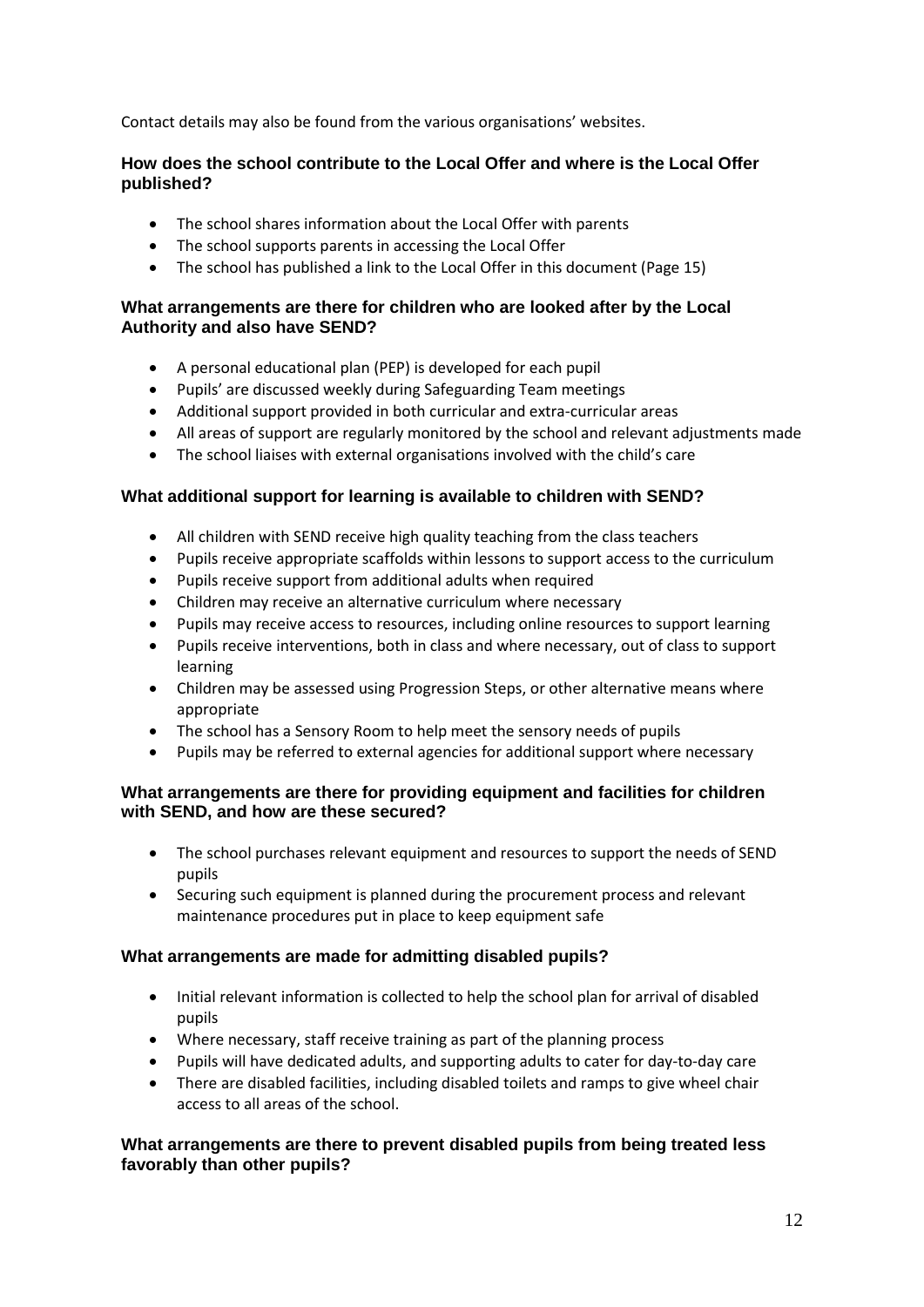The school's core values and positive ethos is embedded across all year groups. All children and adults challenge and condemn negative and unfavorable attitudes and behaviours.

- All children receive access to SMSC lessons
- The school provides anti-bullying assemblies to encourage pupil sensitivity.
- The school provides the necessary scaffolds to ensure all pupils can access all areas of the curriculum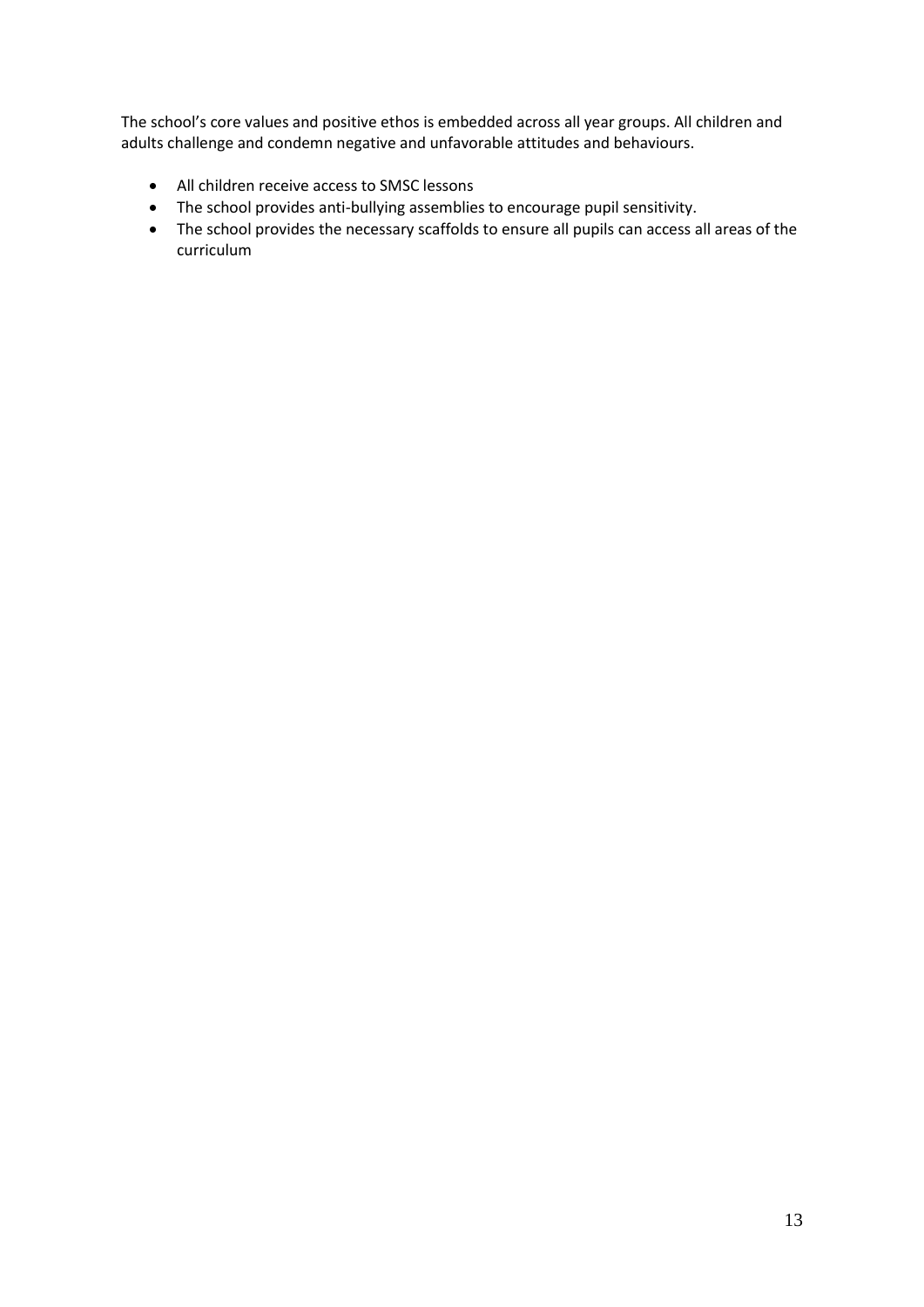#### **Appendix 1:**

#### **Provision for children with SEND during the Covid-19 school closure**

Purpose: To ensure adequate provision for St James' CofE Junior school pupils with SEND during the Covid-19 crisis.

Advice for parents: [https://www.gov.uk/guidance/help-children-with-send-continue-their](https://www.gov.uk/guidance/help-children-with-send-continue-their-education-during-coronavirus-covid-19)[education-during-coronavirus-covid-19](https://www.gov.uk/guidance/help-children-with-send-continue-their-education-during-coronavirus-covid-19)

#### **Preparing families and children for school closure**

- Inform families about the planned closure
- Carry out a risk assessment for pupils with high levels of need
- Offer a place in school for children who meet the government criteria
- Provide personalised learning packs for children with SEND

#### **Support for children with SEND during the school closure**

- Weekly phone calls to check that families are managing well with their children
- Weekly checks to ensure that families have adequate resources to support pupils
- Weekly checks to respond to any queries that families may have offer additional support or advice where required
- Refer to external professionals for additional support where required
- Liaise with external professionals to provide additional support where necessary
- Offer families respite opportunities where appropriate

#### **Preparing families for re-opening of school**

- Inform families about the planned reopening of school well in advance (at least one week in advance)
- Discuss transition strategies and offer advice/resources where required
- Make referrals for external agency support (S+L therapist; Ed. Psych; etc.) where necessary
- Respond to any family queries

#### **Transitions back into school**

- a. For most SEND pupils:
	- (i) Plan generic transition activities for the nurture group children
	- (ii) Share transition plans with families
- b. For some SEND pupils plan personalised transition and support for children with high levels of need

#### **Managing SEND children with high levels of need during the return to school**

- Share daily feedback with families in the first week back to school
- Where necessary, arrange with families to stand by to support the school where children with high levels of need struggle to cope with the transition

#### **Managing the needs of pupils with high levels of SEND needs who are working at home**

- Work pack sent home to support learning
- Weekly video/phone calls home to check on and interact with pupil/family
- Provide targets to guide learning at home